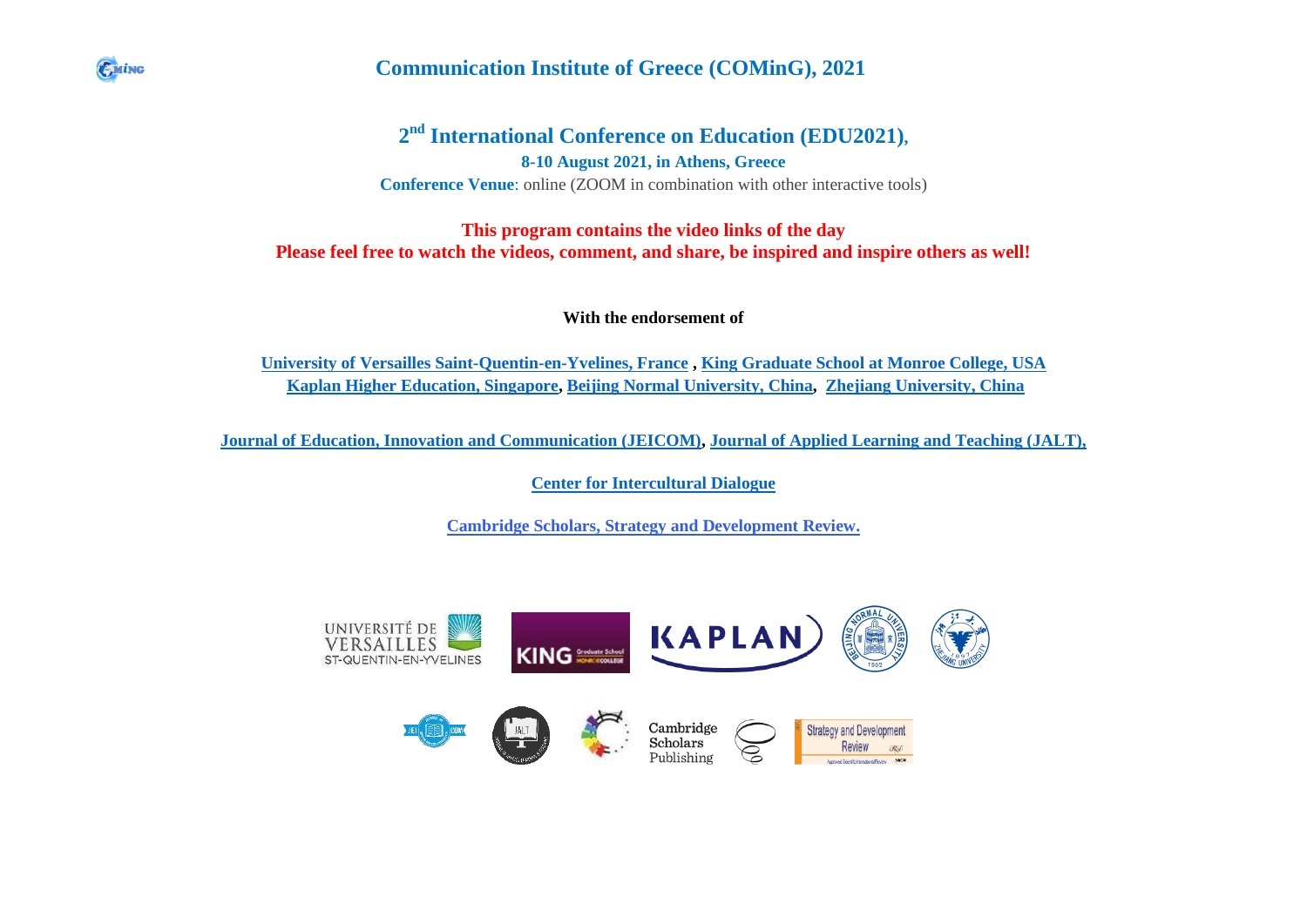

## **Academic and Organising Committee**

\*Dr. Margarita Kefalaki, President and Founder, COMinG.

\*Dr. Michael A. Altamirano, Vice President of Strategic Management, COMinG & Professor, King Graduate School, Monroe College, USA.

\*Pr. Sophie Karanicolas, Vice President of Learning Innovations and International Relations, COMinG & Hon Associate Professor, Adelaide Dental School, University of Adelaide, Australia.

\*Dr. Fotini Diamantidaki, Vice President of Research and Academic Affairs, COMinG & Associate Professor in Education, UCL Institute of Education, University of London, UK.

\*Dr. Jurgen Rudolph, Vice President of international research development and relations, COMinG & Head of Research & Academic Partner Liaison, Kaplan Higher Education, Singapore & Editor, JALT, Singapore.

\*Dr. Chen Wang, Vice Dean /Professor, Faculty of Education, Beijing Normal University, Beijing, China.

\*Dr. Kan Yue, Vice Dean & Professor, Zhejiang University, China.

\*Mr. Louis-Caleb Remanda, Digital Media Manager, COMinG & Research Fellow & Ph.D Candidate, ISM Graduate School of Business, University of Versailles Saint-Quentin-en-Yvelines, France

\*Dr. Robert J. Bonk, Vice President for Written Communication and Convenor of COMinG Special Interest Writing Groups & Emeritus Professor of Professional Writing, School of Human Service Professions, Widener University, Chester, USA.

\*Dr. Elpida Sklika, Teaching Fellow/Lectrice, Department of Modern Greek Studies, University of Strasbourg, France

\*Dr. Catherine Bernie-Boissard, Professeur émérite, Unité de recherche ART-Dev, France.

\*Dr. Evangelos Afendras, Educational Consultant and Trainer, Greece.

\*Dr. Lydia Lymperis, School of Education, Newcastle University, UK.

\*Dr. Michael Sutton, Game-Based Learning Author, Educator, Innovator, & Facilitator, Researcher, Edupreneur, USA

\*Ms. Thespinis Asimina, Modern Greek Educator at Prospect Primary School and Musician, Australia.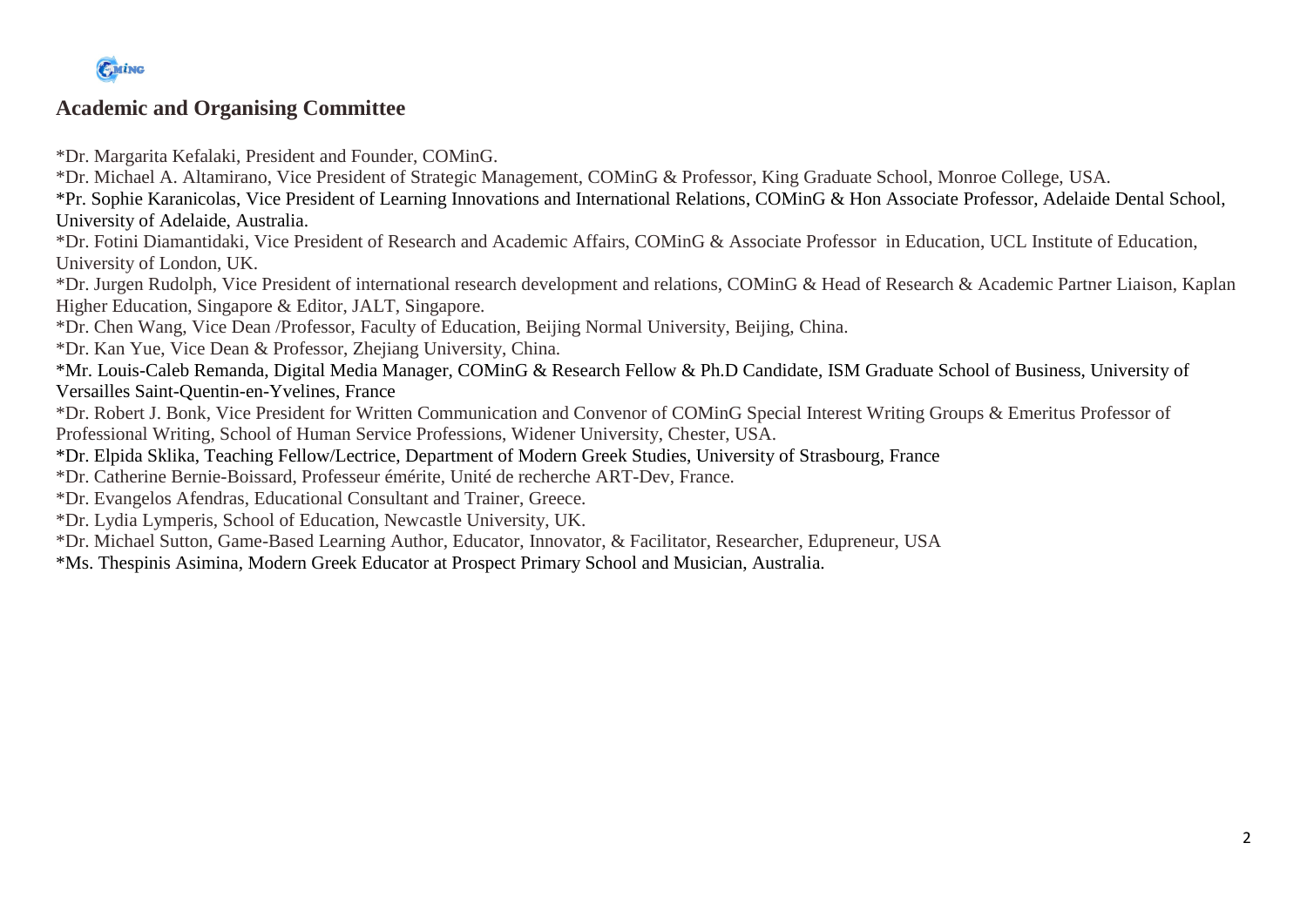# **2 nd International Conference in Education**

## **Sunday 08-08-2021**



## **10:00- 10:30 Zoom waiting room opens**

**Important notice:** the ZOOM link remains the same for these 3 conference days (8-10 August 2021). Each participant has 15 min to present. Q&A takes place at the end of each session. Participants are able to send their questions to the chairperson throughout the session via the chat box. The **Community Lounge** and **Community Exchange Session** are proposed for participants to interact, and exchange of good practices from all around the world. The music breaks are there to help us walk a little and get away from the computer to be able to better engage afterwards. We highly recommend the participation of you all, throughout the conference. Every proposal/suggestion from you to ameliorate this program is more than welcome. Thank you.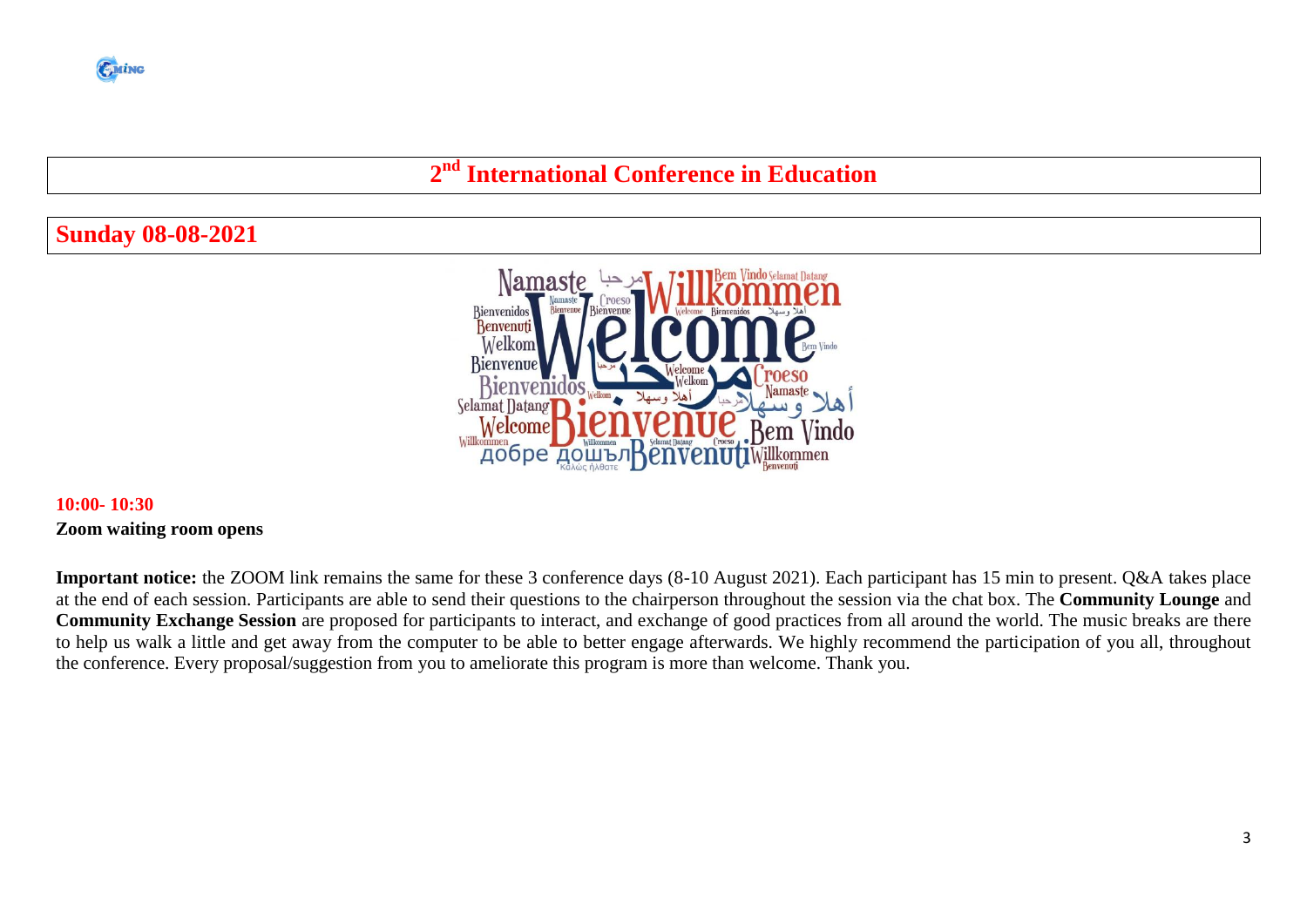**YouTube video link (sessions 1, 2 and 3-conference awards and closing entertainment): [https://www.youtube.com/watch?v=1R9SBwNJ3Es&ab\\_channel=CommunicationInstituteofGreece](https://www.youtube.com/watch?v=1R9SBwNJ3Es&ab_channel=CommunicationInstituteofGreece)**

## **10:30 – 11:00**

## **Opening of the Conference & Opening Remarks.**

**Session 1**: *[Pedagogy in the Time of Pandemic: From Localisation to Glocalisation](https://coming.gr/wp-content/uploads/2020/07/1_SP_JEICOM_JUNE_2020_Bonk-et-al_Pedagogy-in-the-Time-of-Pandemic.pdf)* (This is a paper we created in 2020 with some of the Vice Presidents and Ambassadors of COMinG. We invite you to click on the title of the article, download it and read it) [Dr. Margarita Kefalaki,](https://coming.gr/wp-content/uploads/2021/03/1_PR_CV_Dr-Margarita-Kefalaki.pdf) President, Communication Institute of Greece & Adjunct Professor, Hellenic Open University, Greece.

#### **11:00- 11:40**

#### **Session 2: Workshop** *An authentic assessment framework that fosters work readiness in students*

Dr. Catherine Snelling, Associate Professor, Adelaide Dental School, University of Adelaide, Australia & Pr Tania Crotti, Associate Professor, Adelaide Medical School, University of Adelaide, Australia & Dr Robyn Davidson, Associate Professor, Adelaide Business School, University of Adelaide, Australia & Pr. Sophie Karanicolas, Associate Professor, Adelaide Dental School, University of Adelaide, Australia & Braden Phillips, Senior Lecturer, School of Electrical and Electronic Engineering, University of Adelaide, Australia.

## **11:40-11:50**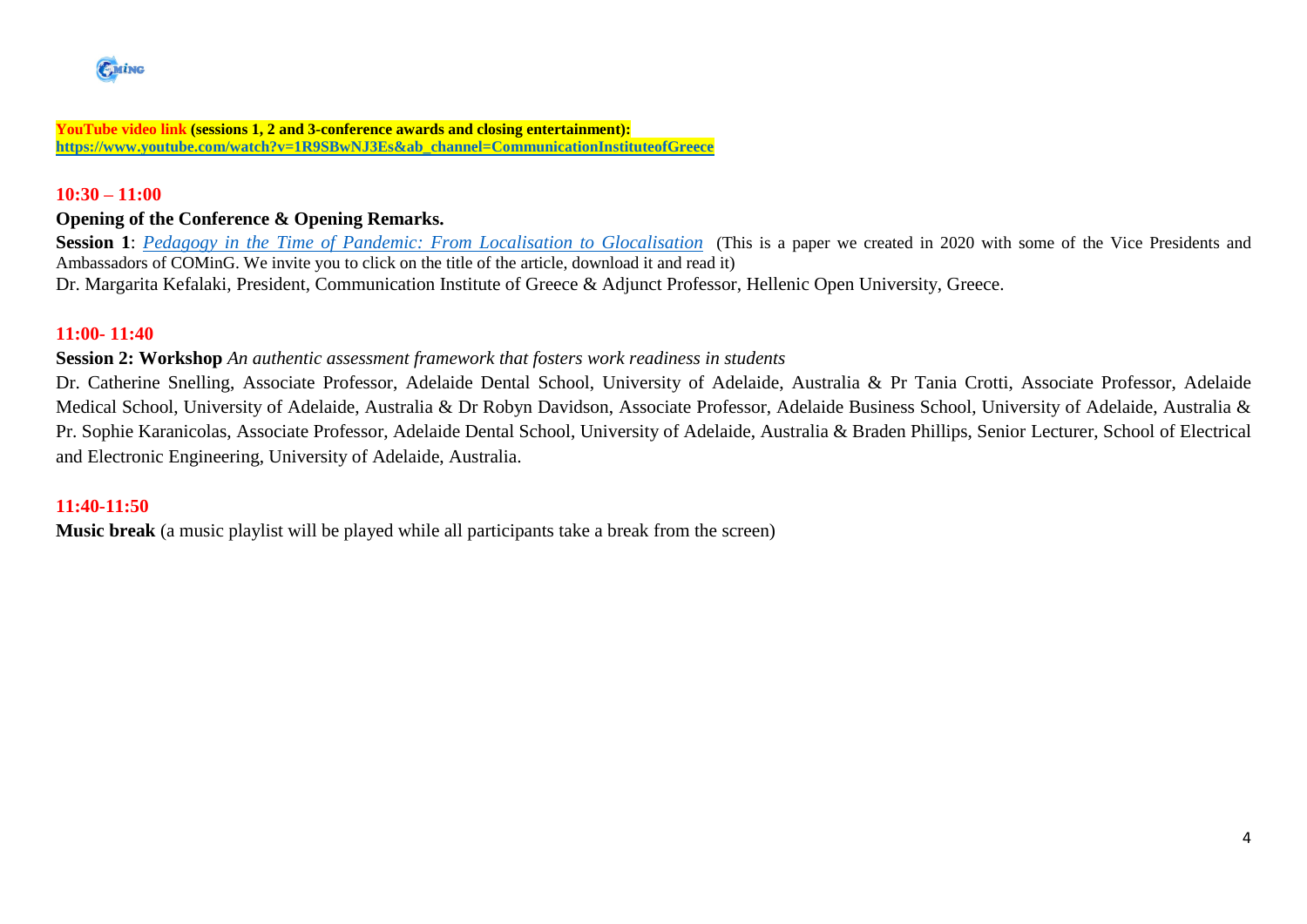

## **11:50-12:30**

## **SESSION 3: Ameliorating Education -ROUND TABLE SESSION**

**Round Table Facilitator**: Dr. Jürgen Rudolph, Head of Research, Senior Lecturer & Academic Partner Liaison, Kaplan, Singapore & Editor-in-chief Journal of Applied Learning and Teaching (JALT), Singapore.

Dongying Ma, Ph.D. student, Comparative Education, Institute of International and Comparative Education, Beijing Normal University, China. **World-class Universities' Proactive Actions and Logical Implications For Fighting COVID19 —A Case Study of Nanyang Technological University**

Shuchen Zhou, Graduate Student, Faculty of Education, Beijing Normal University, China. **What Motivates Undergraduates to Learn and be Recommended for Graduate Study? A Case Study Based on a Professional University in China**

## **12:30- 14:00**

**Lunch break** 

## **14:00- 14:30**

**Active audience participation!**

## **Session 4: Community Lounge - Community Exchange Session**.

We have a discussion to enjoy each other's company and discuss about current issues

**Title:** *'Universities around the world- Sharing experiences and practices' (ex.* [Book review: Fleming, Peter \(2021\). Dark academia.](https://coming.gr/wp-content/uploads/2021/06/7_2021_JUNE_JEICOM_Rudolf_Fleming_Dark-Academia-book-review_109-114.pdf) – This a book review published in [JEICOM,](https://coming.gr/journal-of-education-innovation-and-communication-jeicom/) by [Dr. Jürgen Rudolph](https://coming.gr/wp-content/uploads/2021/02/1_VP_CV_Dr-Jurgen-Rudolph.pdf) in 2021. We invite you to click on the title of the Book Review, download it and read it *)*  **Chairperson/facilitator:** Dr. Arthur Shelley, Independent Learning Facilitator, Intelligent Answers, Australia

## **Key Questions:**

1\_What is the actual situation in Academia (after COVID world)?

2\_International examples to share

## **14:30- 14:50**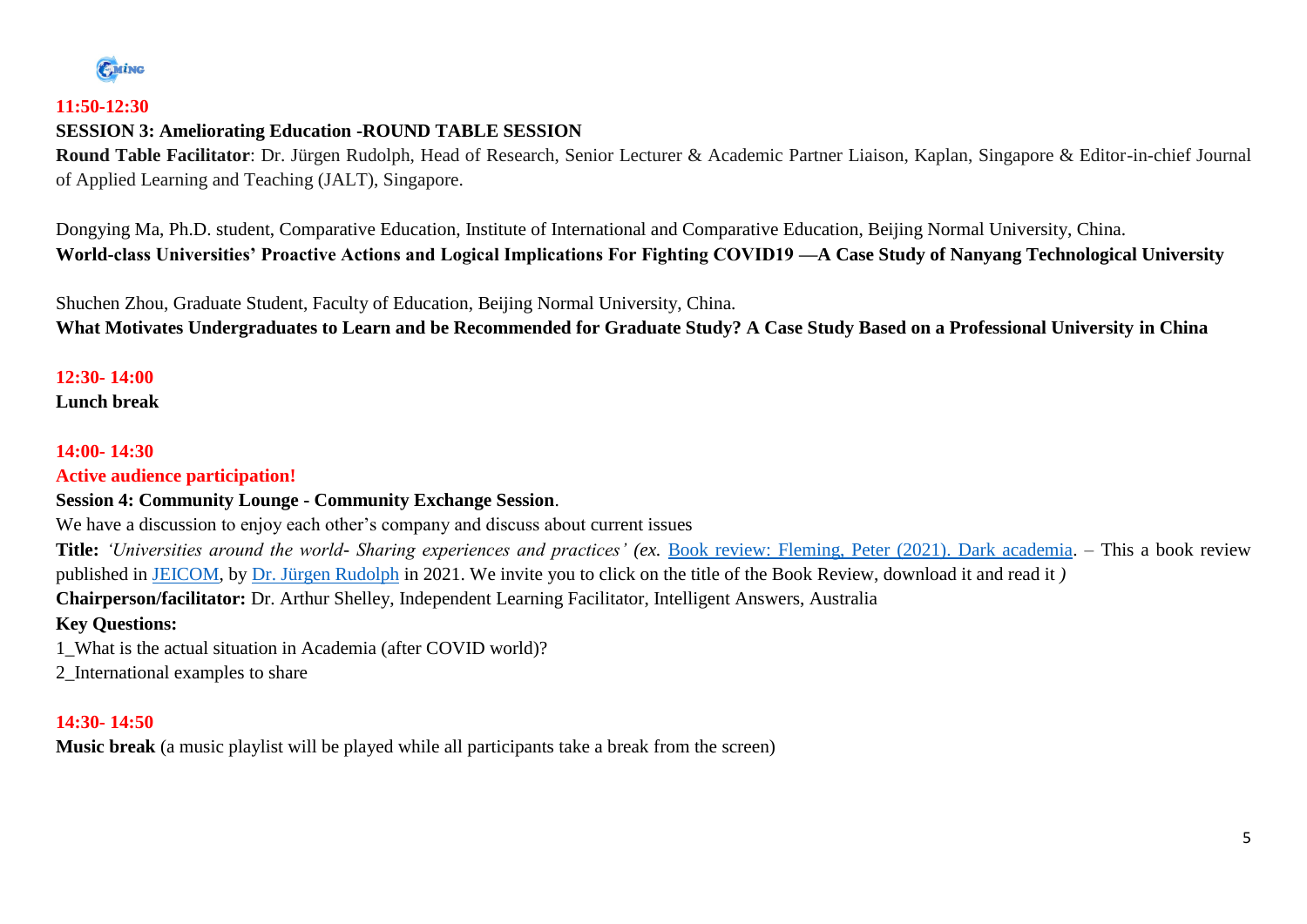

## **14:50- 15:50 Session 5: Workshop** *Virtual social learning through cocreation of new insights*

**YouTube video link (session5, room 2):** *Room 2* <https://youtu.be/HpNfYO4aYyw>

#### Dr. Arthur Shelley, Independent Learning Facilitator, Intelligent Answers, Australia

The aim of this workshop is for participants to experience a virtual activity conducted using the Reverse Bloom Learning Framework in an Applied Social Learning Ecosystem. Participants will be "learning by doing", through engaging with others to cocreate an output from two activities. Having engaged in the activities, the participants will be able to facilitate the techniques themselves in their own courses to generate superior learning outcomes. The two planned activities selected for this workshop are "Behavioural DNA of Collaborative Learning" and "CoCreated Projects Worth Doing". These workshop activities were originally developed for face-to-face learning with mixed international students in Australia, but during the COVID pandemic were adapted to a virtual learning experience for a course in international business in Vietnam.

These activities develop capabilities across eight of the top ten future skills nominated by the World Economic Forum, making the highly applicable in the modern workplace. This workshop is mainly associated with the Theme of Models and frameworks of innovative learning and teaching approaches. However, it also has strong aspects of the themes, Workplace preparation and inquiry-based learning, Technology-enhanced active learning, Students as partners and co-creators and Creating inclusive learning environments.

#### **15:50- 16:00**

**Closure of the conference day.**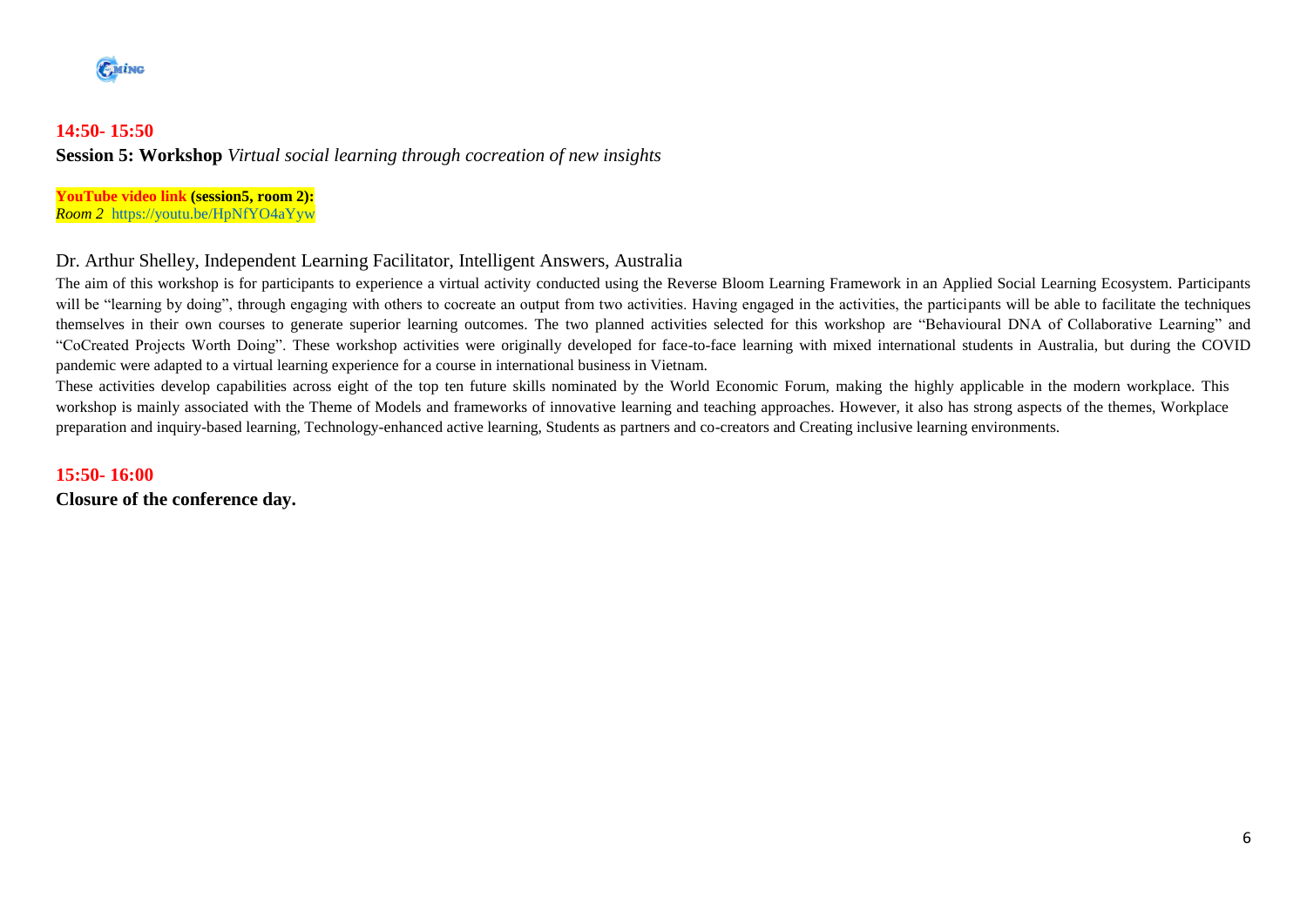

# **Monday 09-08-2021**

**YouTube video link (sessions 6, 10 and 11): [https://www.youtube.com/watch?v=65OzBbcAA3c&ab\\_channel=CommunicationInstituteofGreece](https://www.youtube.com/watch?v=65OzBbcAA3c&ab_channel=CommunicationInstituteofGreece)**

**08:30- 08:40 Zoom waiting room opens** 

**08:40- 08:50 Opening of the conference**

Dr. Margarita Kefalaki, President, COMinG & Adjunct Professor, Hellenic Open University

### **8:50- 11:20**

## **Session 6: Innovation and Internationalization in Education**

**Chairperson:** Dr. Margarita Kefalaki, President, COMinG & Adjunct Professor, Hellenic Open University

Dr. Jürgen Rudolph, Head of Research, Senior Lecturer & Academic Partner Liaison, Kaplan, Singapore & Editor-in-chief Journal of Applied Learning and Teaching (JALT) & Shannon Tan, Journal Manager, JALT; Research ASST, Kaplan Higher Education. Singapore. **COVID-19 and higher education megatrends**

Dr. Hao NI, Researcher, China Academy of West Region Development, Zhejiang University & Associate editor, Springer journal, Entrepreneurship Education, China

**Teaching Social Entrepreneurship Education in HEIs.**

Dr. Fotini Diamantidaki, Associate Professor in Education, UCL Institute of Education, University of London, UK. **Teaching Literature in Languages Education as a tool towards nurturing intercultural competence**

Dr. Jan Bamford. Professor, Head of Student Experience, Guildhall School of Business and Law, London Metropolitan University, UK. **The internationalisation of the self: insights into students' cultural learning developed through international mobility to China**

Dr. Einav Argaman, Head Language Education in a Multicultural Society, Faculty of Multi-Disciplinary Studies, Levinsky College of Education, Israel,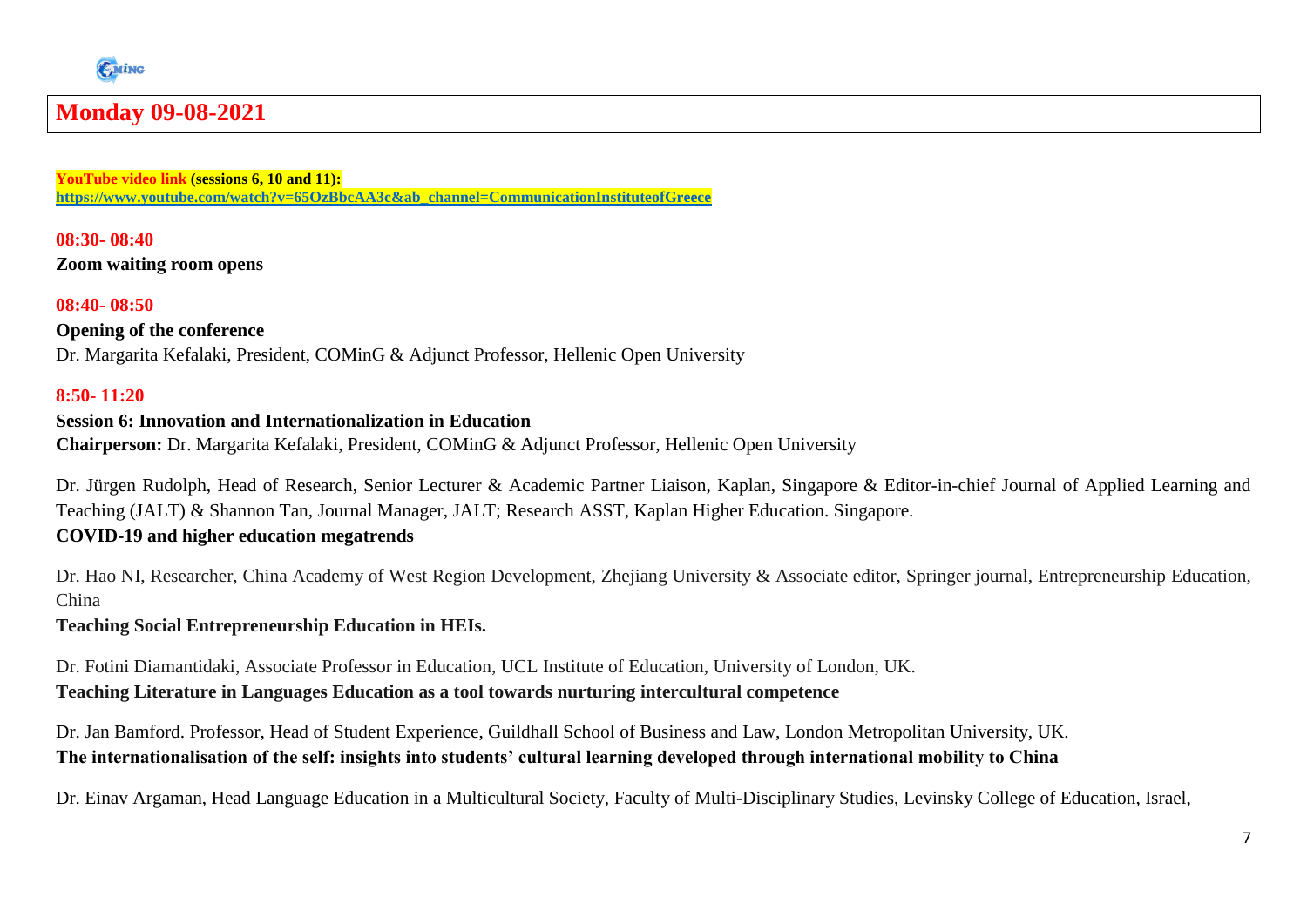# EMING

**Solidarity with whom? Webs of connectedness in a higher education teacher-training institution**

Jing Wang, Ph.D. student & Yan Dong, Professor in BNU, School of Educational Technology, Beijing Normal University, China. **Assessing Chinese Teachers' Beliefs, Knowledge, Practices and Intrinsic Challenges of STEM Teaching (unable to attend)** 

Yu Wang, Ph.D. student, Faculty of Education of Beijing Normal University, China & JingYu He, Postgraduate student, Faculty of Education of Beijing Normal University, China & Yan Dong, Professor, Faculty of Education of Beijing Normal University, China. **The development of the construction of marine education curriculum in K-12 schools in China** 

Yujuan Guo, Ph.D. student, Research Center of Distance Education, Faculty of Education, Beijing Normal University, China. **Evaluation of Enrollment of Continuing Education Institutions Based on Text Mining Technology (didn't present)**

## **11:20- 11:30**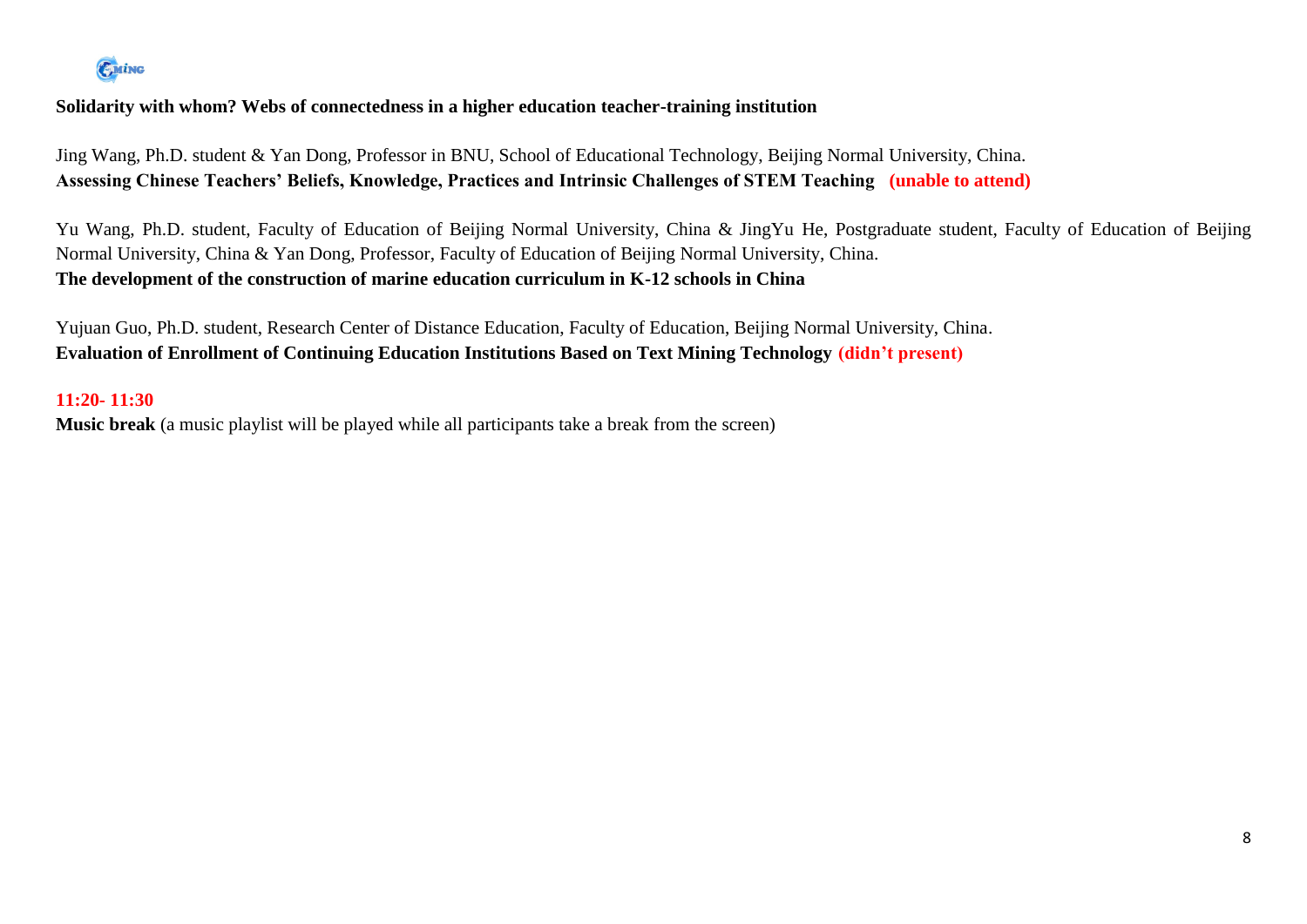

#### **11:30- 12:30 - Breakout Room "Plaka"**

#### **Session 7: Teaching Methods in the New era and Other Issues**

**Chairperson:** Dr. Jan Bamford. Professor, Head of Student Experience, Guildhall School of Business and Law, London Metropolitan University, UK.

Dr. Beret Wicklund, ASST Professor, Department of Teacher Education, Norwegian University of Science and Technology, Norway & Dr. Ann Sylvi Larsen, Professor, Department of Teacher Education, Norwegian University of Science and Technology, Norway.

#### **Identity Building by Use of Local Legends**

Ms. Afroditi-Maria Koulaxi, ESRC Ph.D. Researcher, Media and Communications Department, London School of Economics and Political Science, UK & Jessica Kong, PhD Researcher, Media and Communications Department, London School of Economics and Political Science, UK. **Re-thinking Virtual Writing Retreats in the Covid-19 Higher** 

**Education Environment** 

Dr. Orr Levental, Senior Lecturer, Department of PE, Ohalo College, Israel & Dr. Hadas Brodie Schroeder, Lecturer, Department of Education, Oranim College, Israel.

**[From the sports field to the classroom: The sociological role of an elite](https://coming.gr/wp-content/uploads/2021/06/5_2021_JUNE_JEICOM_Levental-Orr_79-90.pdf)  [sports team in the periphery](https://coming.gr/wp-content/uploads/2021/06/5_2021_JUNE_JEICOM_Levental-Orr_79-90.pdf)** (click on the link for the paper)

**11:30- 12:30 - Breakut Room "Syntagma" BEST PAPER AWARD! Congratulations from us all!**

**12:30- 13:00 Lunch Break**

## **Session 8: Innovative Actions towards a Sustainable Educational System**

#### **YouTube video link (session8):** <https://youtu.be/EeAPlYRBeKk>

**Chairperson:** Xiyuan Zhang, Ph.D. Student, College of Educational Administration, Beijing Normal University, China & Mr. Louis-Caleb Remanda, Research Fellow & Ph.D Candidate, ISM Graduate School of Business, University of Versailles Saint-Quentin-en-Yvelines, France

Dr. Annepetra Røkke Jenssen, Associate Professor, Norwegian University of Science and Technology, Department of Teacher Education, Norway & Dr. Gun Svartaas, Educator, Norwegian University of Science and Technology, Department of Teacher Education, Norway.

**How do we assess teacher students in Norwegian language and texts and Physical Education? Similarities and differences**

Dr. Sotirios Maipas, Research Associate, School of Medicine, National and Kapodistrian University of Athens, Greece.

**A 15 C's Pathway of Sustainability in Environmental Health Management & The Crucial Role of Higher Education Institutions**

#### (YTUBE presentation)

Dr. Gad Marcus, Adjunct Professor & Research Fellow, Faculty for Education, University of Haifa, Israel.

**Equality in Education: A Philosophical Approach**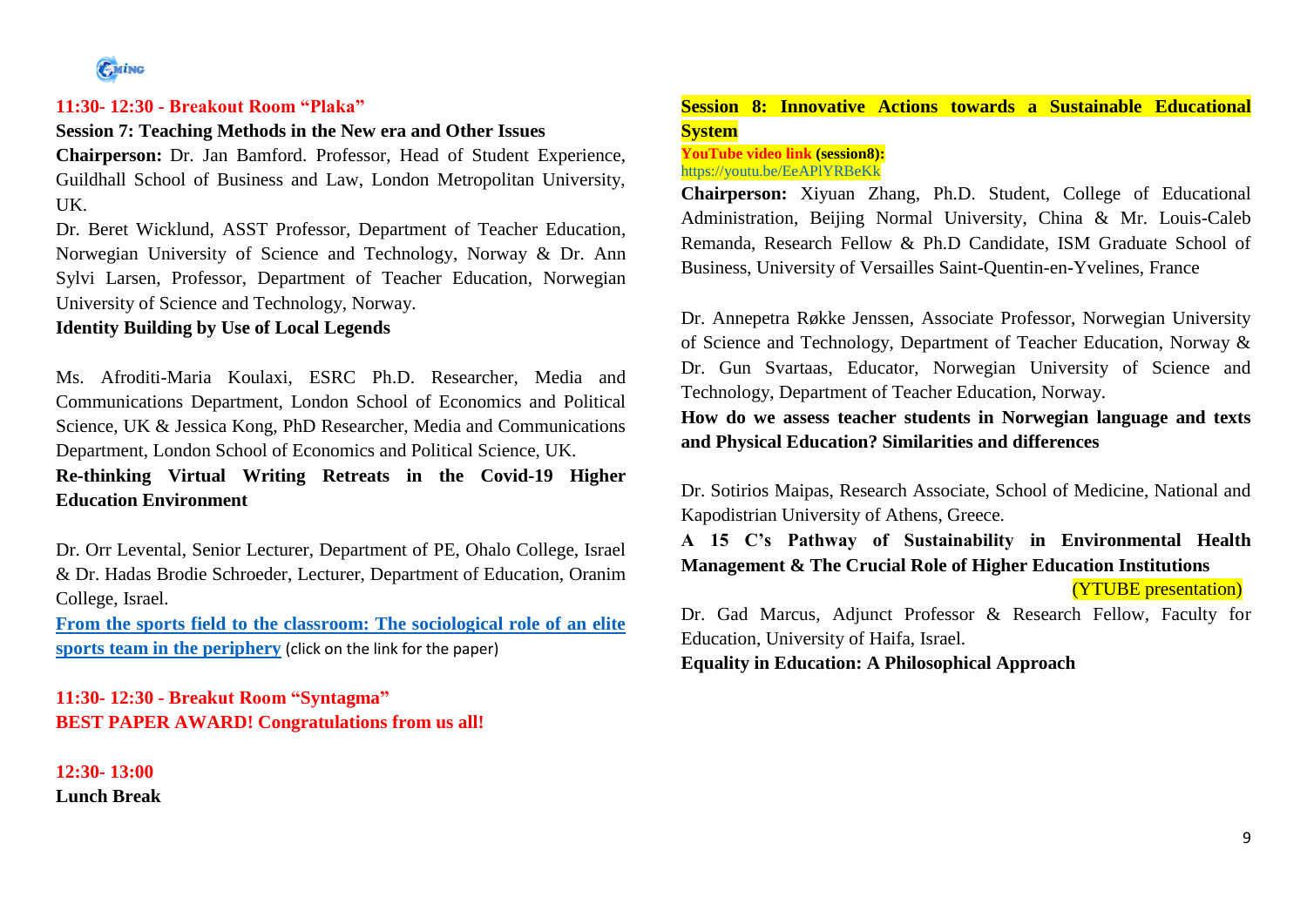GMING

### **13:00 – 14:40**

**Session 10: The future of Education- Poster Conference Session with Discussion and Interaction** 

Poster Session Facilitator: Dr. Fotini Diamantidaki, Vice President of Research and Academic Affairs, COMinG & Associate Professor in Education, UCL Institute of Education, University of London, UK.

**Let's Interact! Please place your questions/comments at <https://padlet.com/fotinidiamantidaki/51q3xe8uvunv>**

**1**-Dr. Cynthia Choi, Associate Professor, Le Moyne College - Syracuse, NY, USA. **Visioning Future Ready Learning Spaces (didn't present)**

2-Dr. Marjola Puka, Lecturer, PhD, Polytechnic University, Tirana, Albania & Dr. Myrteza Braneshi, Lecturer, Prof.Asoc/ PhD, Albania & Dr. Romeo K. Teneqexhi, Director, Distance Education Center, Polytecnic University of Tirana, Tirana, Albania. **Some problems related to teaching the transmission line theory**

**3**-Miryam de Courville, PhD student, Université du Québec à Montréal, Canada & Nadine Chapdelaine, PhD student, Université du Québec à Montréal, Canada & Dr. Émilie Cappe, Professor, Université Paris Descartes, France & Dr. Nathalie Poirier, Professor, Université du Québec à Montréal, Canada. **Do Parents Using an Alternative Tool of Communication with Their Children with Autism Spectrum Disorder Have a Better Quality of Life? (didn't present)**

4-Yujie Jiang, Ph.D student, Faculty of Education, Beijing Normal University, China. **Three Waves against Women Higher Education in America**

5-ShanShan Jing, PhD student, Faculty of Education, Beijing Normal University, P.R.China. **Centennial Dedication of American Educational Research Association: Leading Educational Reform with Research**

**6**-Mengyuan Zhou, Ph.D. student, Institute of Education History and Culture, Beijing Normal School, China. **In the Name of Patriotism: The Education Debate in the GI Bill (didn't present)**

7-Xiaofei Qian, Ph. D. student, Faculty of Education, Beijing Normal University, China. **Remodeling the Educational Space: The Design of Schoolhouse from 1830 to 1860**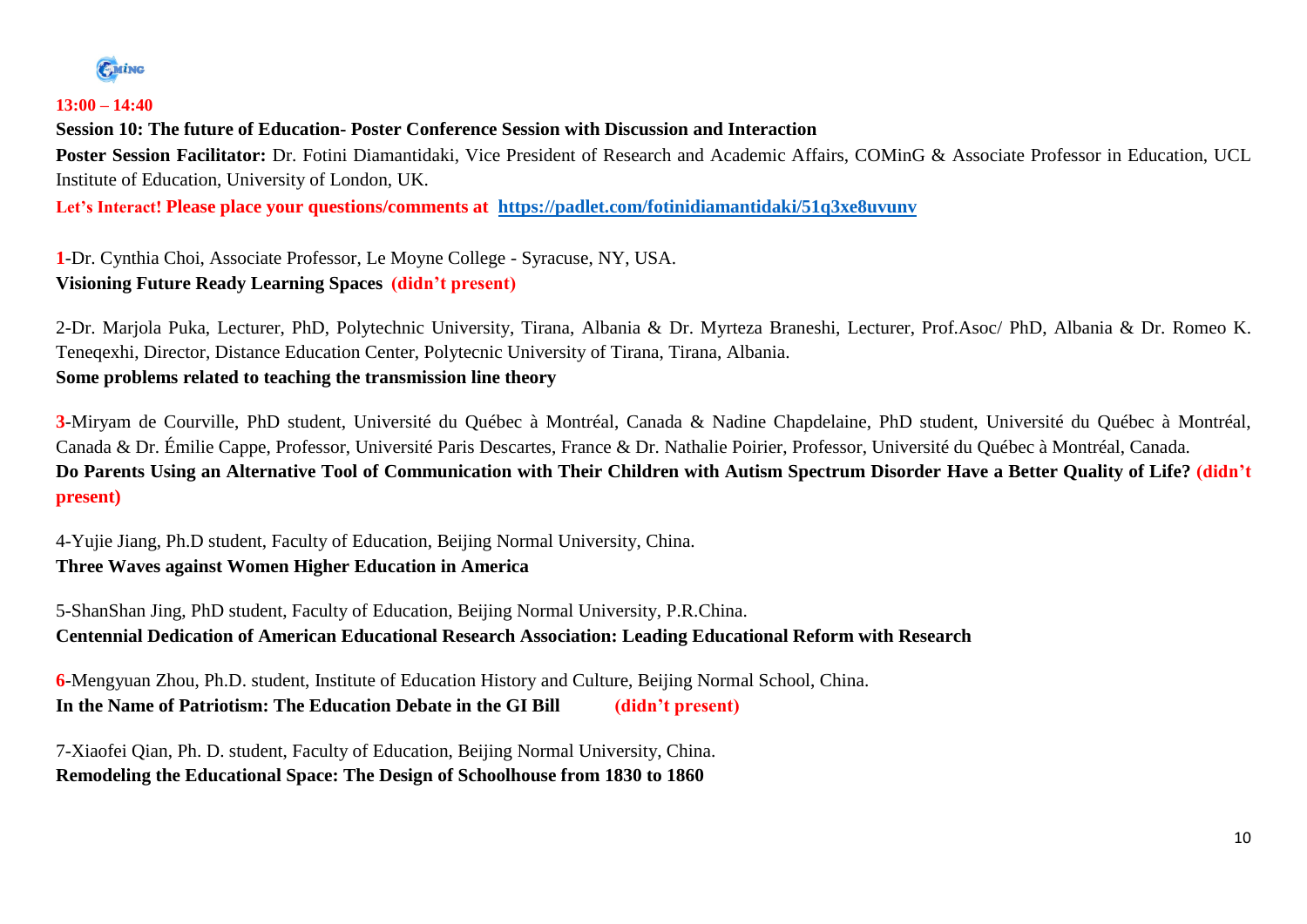# EMING

8-Xiyuan Zhang\*, Ph.D. Student, College of Educational Administration, Beijing Normal University, China. **Principals' Accountability System(PAS), Management and Leadership in China**

9-Jiaming Wang, Ph.D. Student, Institute of Higher Education, Beijing Normal University, China. **A study on gender differences in the employment of doctoral graduates in China BEST POSTER AWARD! Congratulations from us all!**

**14:40 - 15:00**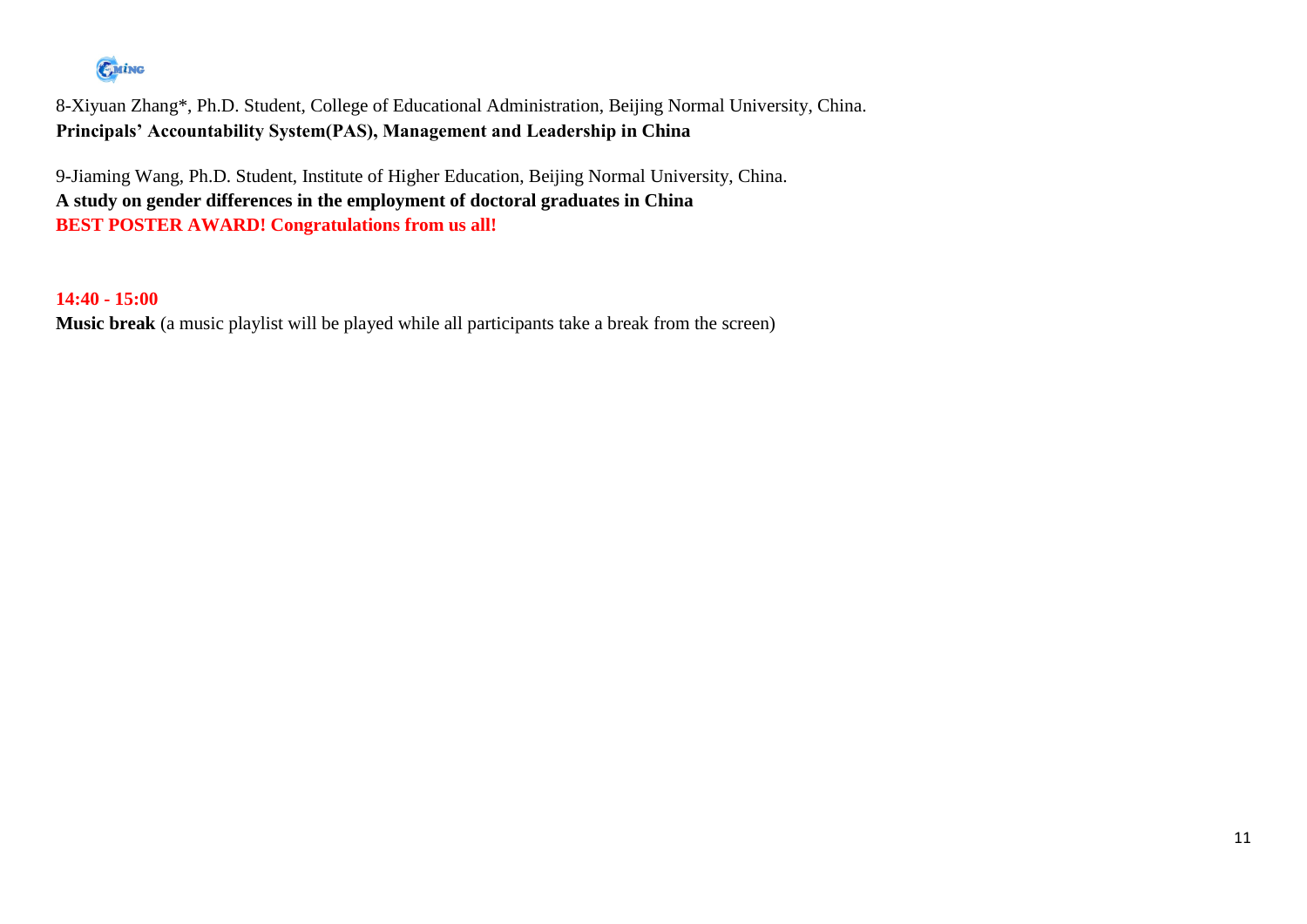

### **15:00 - 16:50**

## **Session 11: Teachers' Evaluation, Development and Practices**

*Chairperson:* Dr. Beret Wicklund, ASST Professor, Department of Teacher Education, Norwegian University of Science and Technology, Trondheim, Norway.

Dr. Ling Luo, Associate Professor, Modern Languages Department, The City University of New York (BMCC), New York, USA & Vicky Tang, Westfield High School, New Jersey, USA.

## **Novel Adaptive Learning Based Mobile-Assisted Language App for Mandarin Chinese**

Dr. Elida Laski, Associate Professor, Applied Developmental and Educational Psychology, Boston College, USA. **Bringing Cognitive Science to the Observation of Teaching Practice (didn't present)**

Dr. Amanda Shuford Mayeaux, ASST Professor, College of Education, Educational Foundations and Leadership, University of Louisiana at Lafayette, USA. & Dr. Dianne F. Olivier, Professor, College of Education, Educational Foundations and Leadership, University of Louisiana at Lafayette, USA **Professional Kinship Using Social Media Tools: Bridging and Bonding to Develop Teacher Expertise**

Dr. Alessandro Barca, Tutor Organizzatore, Università degli Studi "A. Moro", Bari, Italy & Dr. Michele Baldassarre, Professore Ordinario, Coordinatore del Corso di Laurea, Università degli Studi "A. Moro", Bari, Italia & Dr. Mariella Tripaldi, Tutor Coordinatore, Università degli Studi della Calabria, Rende (CS), Italia.

**The psycho-pedagogical-didactic implications in the post-hospitalization phase with the help of new media. (didn't present)**

Ms. Catherine E. Deri, Ph.D. Candidate, Faculty of Education, University of Ottawa, Canada. **Social Learning Theory and Academic Writing in Graduate Studies**

**16:50 -17:00 Closing of the conference day**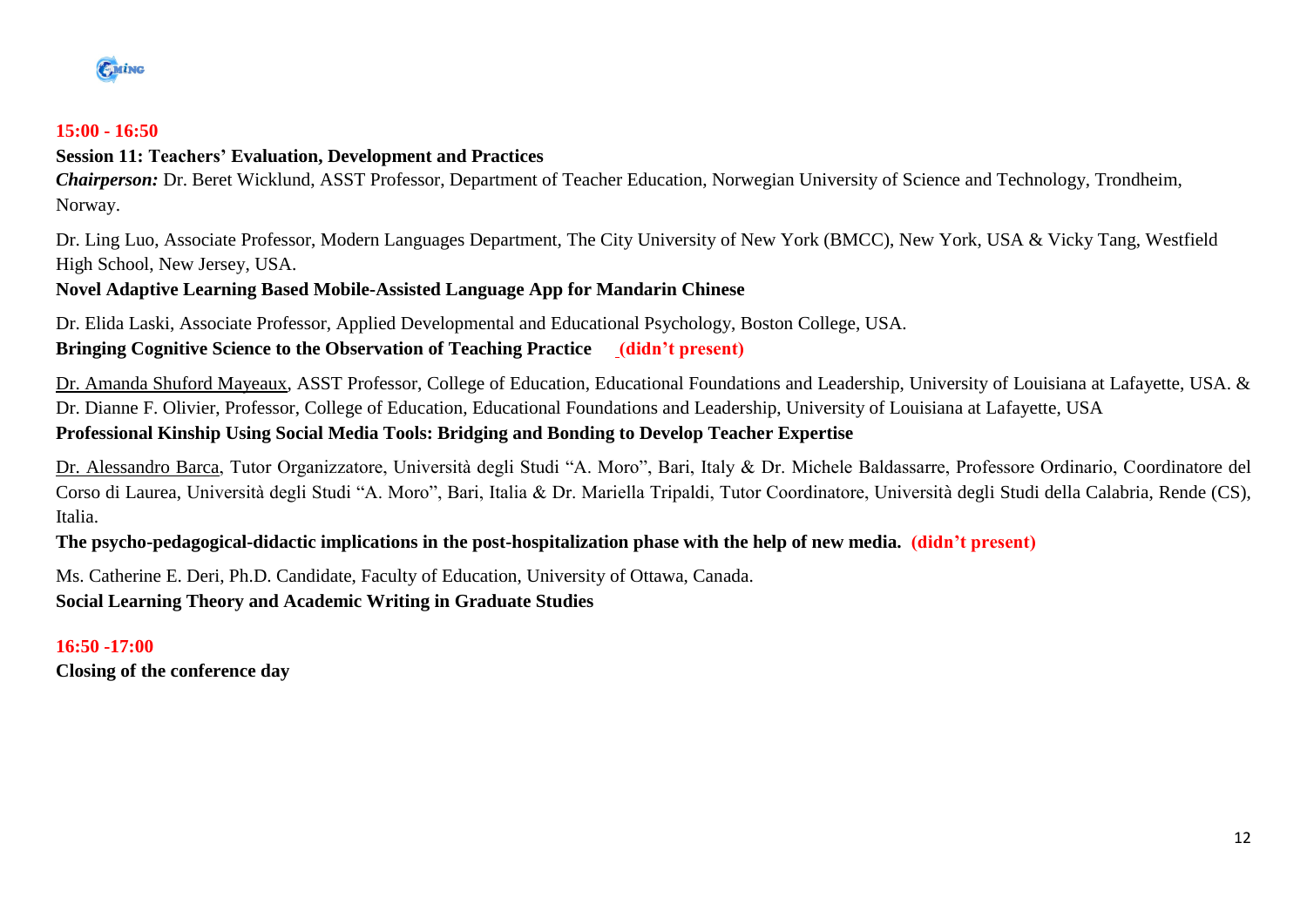

# **Tuesday 10-08-2021**

**YouTube video link (sessions 14 and 15): [https://www.youtube.com/watch?v=f16QtmddpTQ&t=2s&ab\\_channel=CommunicationInstituteofGreece](https://www.youtube.com/watch?v=f16QtmddpTQ&t=2s&ab_channel=CommunicationInstituteofGreece)**

## **09:40- 09:50 Zoom waiting room opens**

**09:50 – 10:10** Opening of the conference day

Dr. Margarita Kefalaki, President, COMinG, Greece

Dr Yue Kan, Professor and Associate Dean, College of Education Zhejiang University, China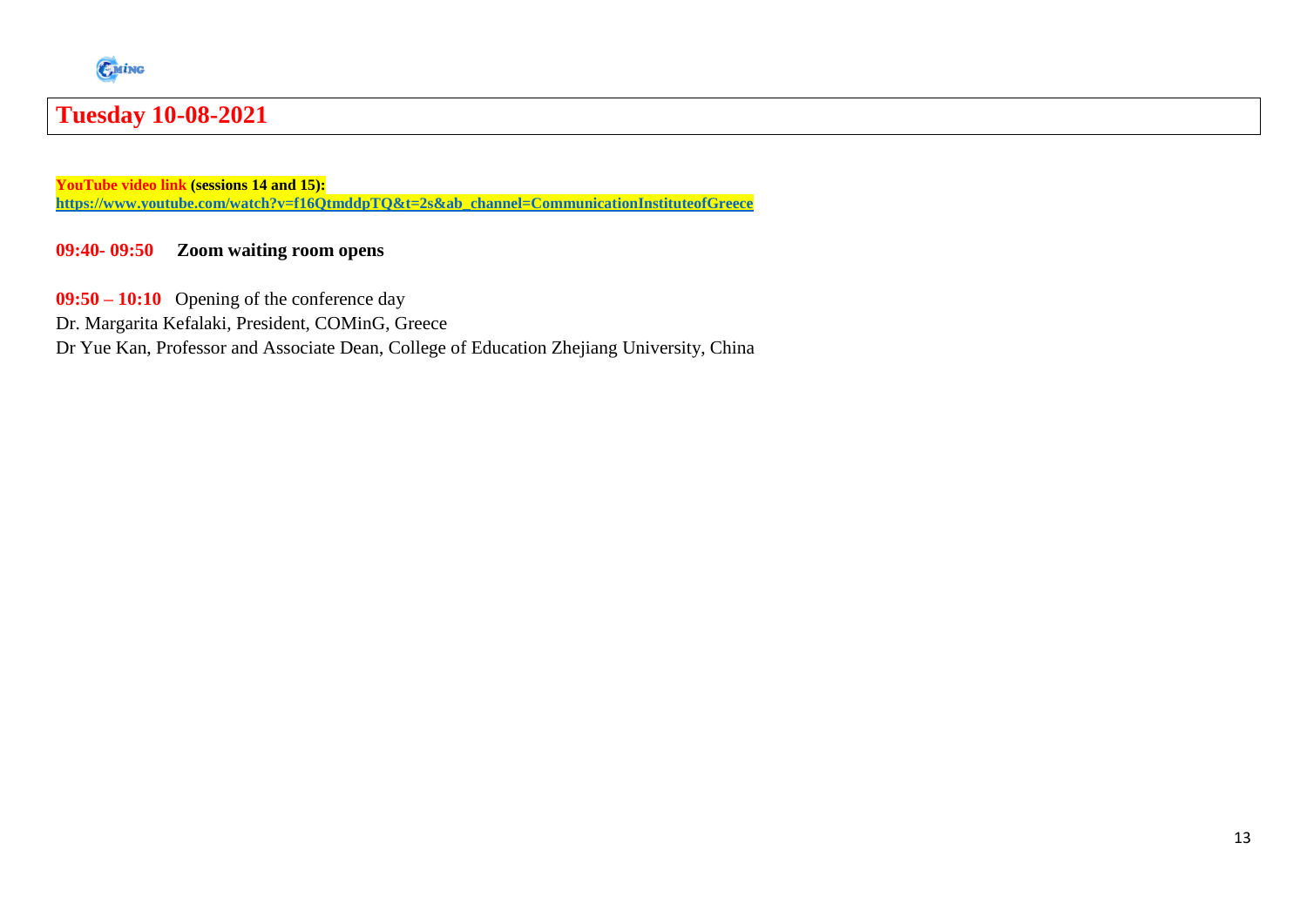#### **10:10- 11:30 - Breakout Room "Plaka"**

## **Session 12: Parents Role in Education**

**Chairperson:** Dr. Michael A. Altamirano, Vice President of Strategic Management, COMinG & Professor, King Graduate School, Monroe College, USA.

Dr Ron Cambridge, Head of Collaborative Partnerships, SFHEA UTF DBA MEd MSc BA(Hons), Guildhall School of Business & Law, London Metropolitan University, UK.

**The experiences of Student Parents in the context of Transnational Education**

Dr. Avishag Edri, Hemdat Hadarom College of Education, Netivot, Israel. **The Impact of Homeschooling on Homeschooling Mothers**

Li Jiazhe, PhD Student, Faculty of Education, Beijing Normal University, China & Dr. Hu Yongmei, Professor, Faculty of Education, Beijing Normal University, China.

**How can parents of secondary school students in China involve in their children's learning effectively?**

Dr. Xi Wang, Associate Professor, Beijing Normal University, Beijing, China & Ying Shao, PhD Student, Beijing Normal University, China. **Chinese Parents' Ways of Interacting with Teachers via Home-school WeChat Group: A Bourdieusian Perspective**

#### **10:10- 11:30 - Breakout Room "Akropoli"**

#### **Session 13: Textbooks in Education and historical elements**

**Chairperson:** Ms. Afroditi-Maria Koulaxi, ESRC Ph.D. Researcher, London School of Economics and Political Science, UK.

#### **YouTube video link (sessions 13):**

[https://www.youtube.com/watch?v=G56FaiDRdzk&ab\\_channel=CommunicationInstituteo](https://www.youtube.com/watch?v=G56FaiDRdzk&ab_channel=CommunicationInstituteofGreece) **[fGreece](https://www.youtube.com/watch?v=G56FaiDRdzk&ab_channel=CommunicationInstituteofGreece)** 

Ms. Xiaohan He, Master Student, Faculty of Education, University of Malaya, Malaysia & Dr Qin Liu, Lecturer, School of Special Education, Leshan Normal University, China.

**The Current Situation and Strategies of Implementation of the New Chinese Textbook in Schools for the Deaf under the Curriculum Reform**

Yu Fu, Ph.D. student, Beijing Normal University, China & Chunxia Qi, Professor, Beijing Normal University, China & Jiayao Wang, Graduate student, Beijing Normal University, China.

**Reasoning and proof in algebra: the case of three reform-oriented textbooks in China**

Zhang Huihui, PhD candidate, Beijing Normal University, China.

**A Case Study of the Comparative Analysis of Textbooks Using Knowledge Modeling Map**

Rongmei Guo, Ph.D student, Institute of International and Comparative Education, Beijing Normal University, China.

**Higher Education Accountability System in Germany since the 1990s**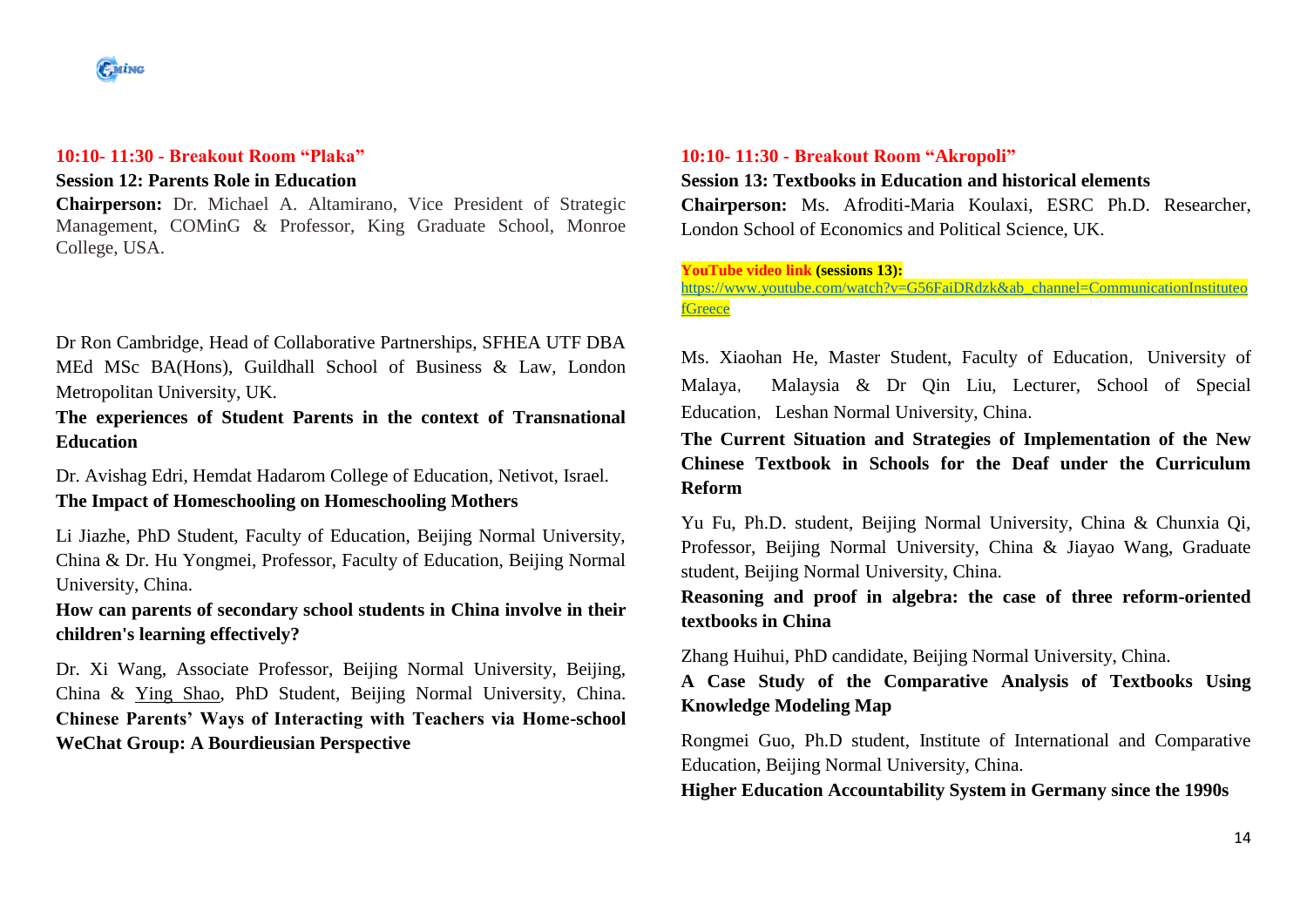

## **10:30- 10:40**

**Music break** (a music playlist will be played while all participants take a break from the screen)

## **10:40- 11:20**

## **Session 14: Education in the New Era, from a difficult past to a promising future**

**Chairperson:** Dr. Sotirios Maipas, Research Associate, School of Medicine, National and Kapodistrian University of Athens, Greece.

Yufei Wang, PhD Student, Faculty of Education, Beijing Normal University, China.

**The Action Logic of Vocational Education Talents Training in the Perspective of Deep Integration of Industry and Education in the New Era**

Fancong Wang. Ph.D. student, Faculty of Education, Beijing Normal University, China & Huayang Zhang, Ph.D. student, Faculty of Education, Beijing Normal University, China & Xingyu Shi, Business School, Beijing Normal University, China.

## **An Empirical Study on the Influence of Social Media on the Interpersonal Relationship of Middle School Students**

Fanghui Huang, PhD Student, Beijing Normal University, China & Zhiqun Zhao, Professor, Beijing Normal University, China. **Study on the Relationship between Ways of Working and Professional Competence of TVET Teachers (didn't present)**

## **11:20- 13:00**

## **Active audience participation!**

**Session 15: Community Lounge and Community Exchange Session**.

**Title:** *The importance to Inspire and get Inspired in Education*

**Chairperson/facilitator:** Dr. Michael A. Altamirano, Vice President of Strategic Management, COMinG & Professor, King Graduate School, Monroe College, USA.

## **Key Questions:**

1\_Do you believe in Inspiration while studying/ teaching?

2\_Do you have any inspirational examples/ techniques (case studies) to share?

## **13:00- 14:00**

**Lunch Break**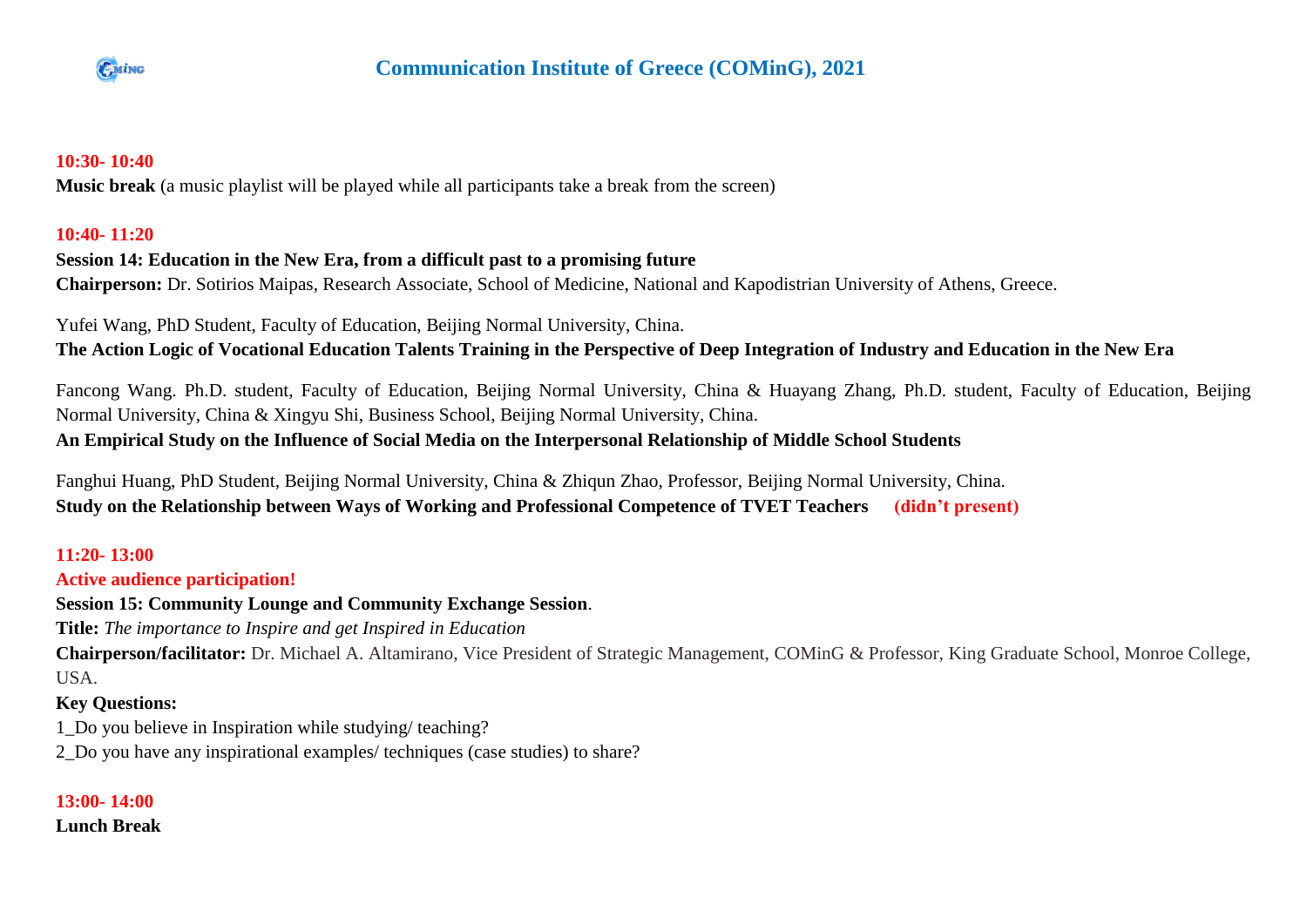

## **Communication Institute of Greece (COMinG), 2021**

## **14:00 – 15:20 – Breakout Room "Monastiraki"**

#### **Session 16: Leadership and Management Development in Education**

**Chairperson:** Dr. Ron Cambridge, Head of Collaborative Partnerships, SFHEA UTF DBA MEd MSc BA(Hons), Guildhall School of Business & Law, London Metropolitan University, UK.

Dr. Jennifer Walinga, Professor, Royal Roads University, School of Communication and Culture, Canada.

## **Developing a High-Performance Culture: What Sport can Teach and Learn from Organizational Theory (didn't present)**

Dr. Cécile Tschirhart, Director of Learning and Teaching, Canterbury University, UK & Dr. Jan Bamford, Professor and Head of Student Experience and Academic Outcomes, London Metropolitan University, UK & Mrs. Elena Moschini, Head of Student Experience and Academic Outcomes, London Metropolitan University, UK

**Improving the student experience through a university-wide approach to change management**

Dr. Mitzi P. Trahan, Associate Professor, University of Louisiana at Lafayette, United States, USA & Dianne F. Olivier, Professor, University of Louisiana at Lafayette, USA.

**A Multi-faceted Approach to Professional Development: Merging Professional Learning Community Dimensions and Online Leadership Learning Community (OLLC) (didn't present)**

## **14:00 – 15:20 – Breakout Room "Kolonaki"**

#### **Session 17: Teaching Practices and Development**

**Chairperson:** Dr. Arthur Shelley, Independent Learning Facilitator, Intelligent Answers, Australia

Dr. Moira Dougherty, Educational Consultant, USA.

**Once Upon a Teacher; A phenomenological Investigation of Teachers who begin to use storytelling in the classroom (didn't present)**

Dr. Amal Boultif, Adjunct professor. Education faculty, University of Ottawa, Canada & Béatrice Crettenand Pecorini, PhD student in Education, Education faculty, University of Ottawa, Canada.

**A systematic literature review of media and multimodal literacy in a digital context (MML@) in French teaching practices and its crosscurricular uses.**

Dr. Susan Kelly Archer, Adjunct Instructor, College of Arts and Sciences, Embry-Riddle Aeronautical University – Worldwide Campus, USA & Dr David Esser, Dissertation Chair, ASST Professor, College of Aviation, Embry-Riddle Aeronautical University – Daytona Beach Campus, USA. **Structural Equation Modeling of Successful Secondary Aviation/Aerospace/Engineering Education Program Organizational Design**